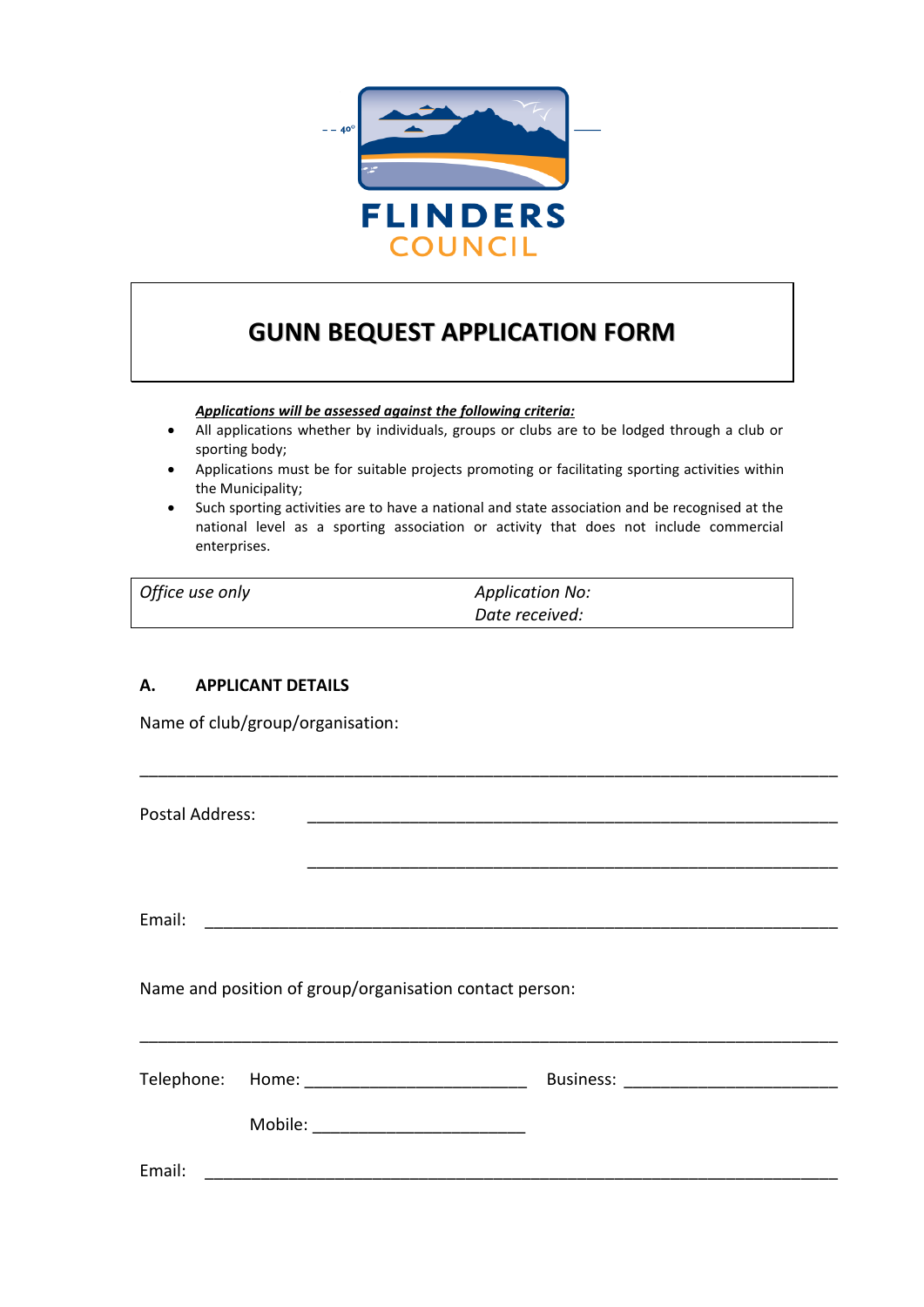What are the aims and objectives of the individual/club/group/organisation?

Has the applicant previously received Council grants or assistance?

 $\overline{\phantom{0}}$ Yes No

If Yes, please complete the following table:

| Year | Purpose of grant/assistance | Amount granted | Date Acquitted |
|------|-----------------------------|----------------|----------------|
|      |                             |                |                |
|      |                             |                |                |
|      |                             |                |                |
|      |                             |                |                |
|      |                             |                |                |
|      |                             |                |                |

#### **B. PROJECT DETAILS**

Description of Project:

(Briefly describe the project and benefit(s) to the community. Attach a separate sheet if insufficient space is available)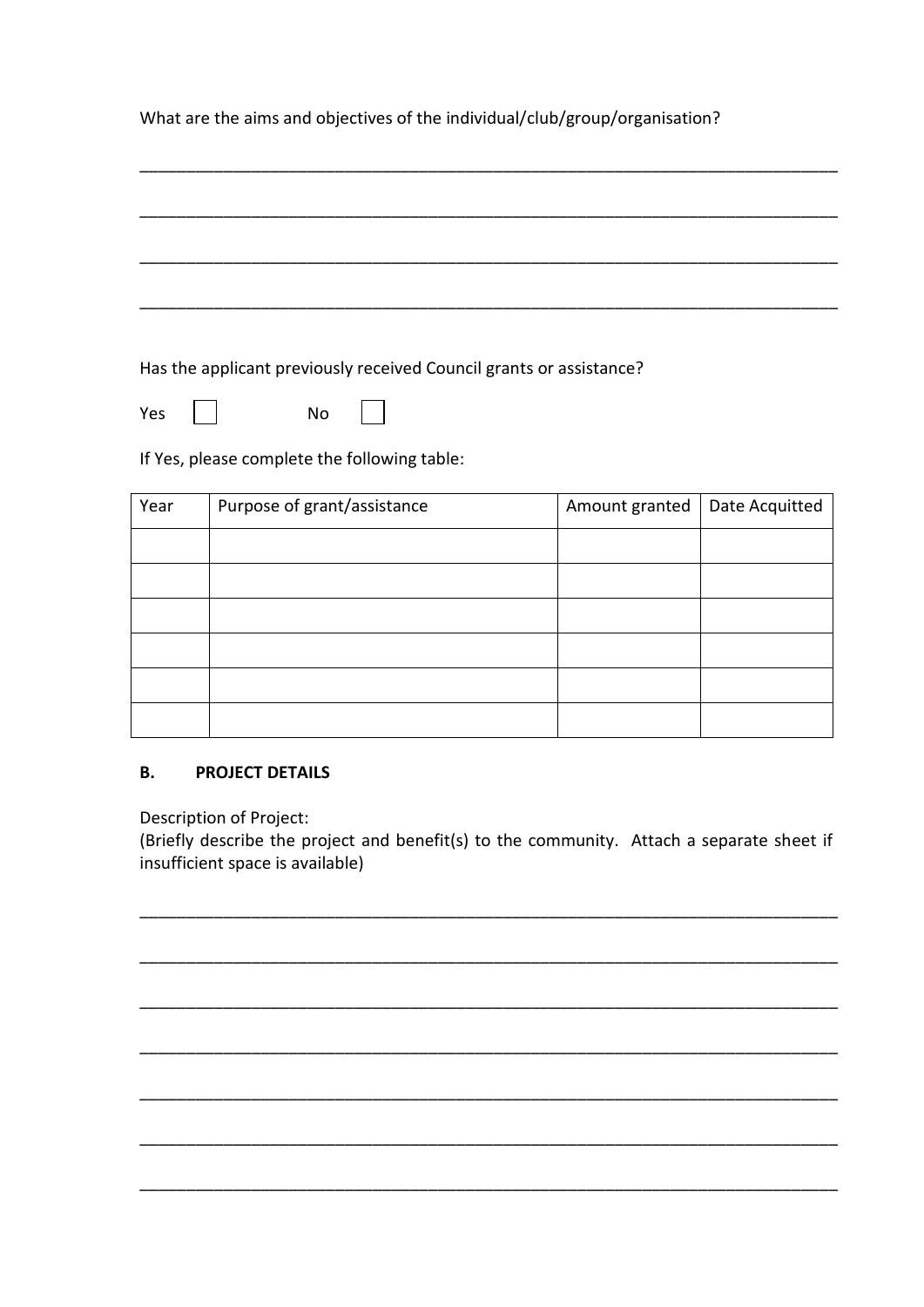Description of Assistance Sought:

| <b>Requested Grant:</b>                                            | $\begin{picture}(20,20) \put(0,0){\vector(1,0){100}} \put(15,0){\vector(1,0){100}} \put(15,0){\vector(1,0){100}} \put(15,0){\vector(1,0){100}} \put(15,0){\vector(1,0){100}} \put(15,0){\vector(1,0){100}} \put(15,0){\vector(1,0){100}} \put(15,0){\vector(1,0){100}} \put(15,0){\vector(1,0){100}} \put(15,0){\vector(1,0){100}} \put(15,0){\vector(1,0){100}} \$ |
|--------------------------------------------------------------------|---------------------------------------------------------------------------------------------------------------------------------------------------------------------------------------------------------------------------------------------------------------------------------------------------------------------------------------------------------------------|
|                                                                    | Applicant to provide full budget details and information as to all revenue sources.<br>(Attach supporting letter(s) or details of other secured/pledged funding)                                                                                                                                                                                                    |
| Planned commencement date:                                         |                                                                                                                                                                                                                                                                                                                                                                     |
| Estimated completion date:                                         |                                                                                                                                                                                                                                                                                                                                                                     |
|                                                                    |                                                                                                                                                                                                                                                                                                                                                                     |
| If necessary, has the consent of the property owner been obtained? |                                                                                                                                                                                                                                                                                                                                                                     |
| Yes<br>No                                                          | N/A                                                                                                                                                                                                                                                                                                                                                                 |
|                                                                    | Any other comments you consider would be helpful in assessing this application:                                                                                                                                                                                                                                                                                     |
|                                                                    |                                                                                                                                                                                                                                                                                                                                                                     |
|                                                                    |                                                                                                                                                                                                                                                                                                                                                                     |
|                                                                    |                                                                                                                                                                                                                                                                                                                                                                     |
|                                                                    |                                                                                                                                                                                                                                                                                                                                                                     |
|                                                                    |                                                                                                                                                                                                                                                                                                                                                                     |
|                                                                    |                                                                                                                                                                                                                                                                                                                                                                     |